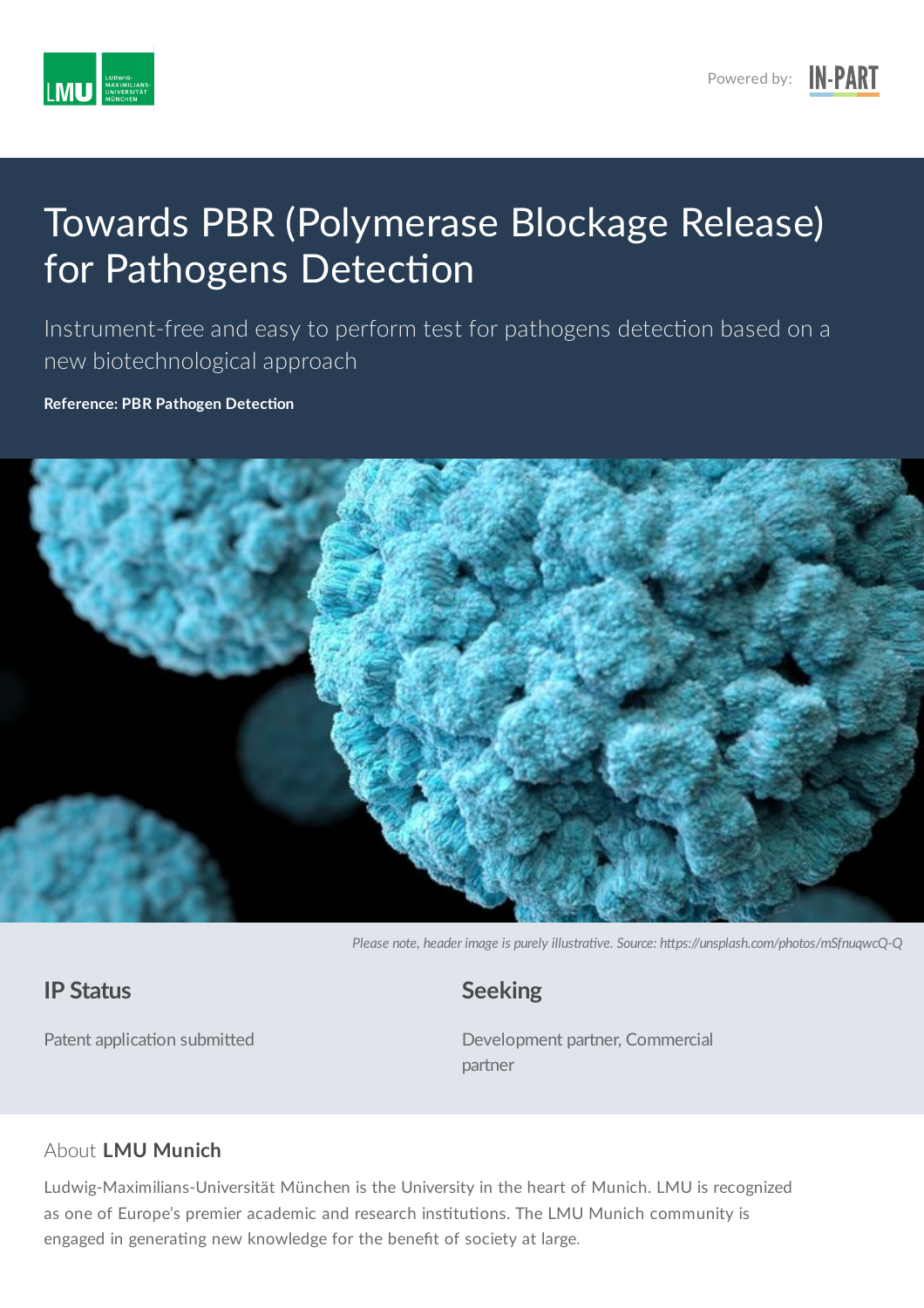#### Background

Among the currently available diagnostic tests for pathogens, PCR and reverse transcription-PCR (RT-PCR) are the most specific and sensitive, and are considered the gold standard. However, the requisite of sophisticated and expensive thermal cyclers and of trained personal for the interpretation of results, hamper its implementation in low resources regions and its implementation in a point of care format. Moreover, the current COVID-19 pandemic has proven that even wealthy countries could not respond to the need of diagnostic tests in the peak of a severe outbreak for the very same reasons.

The development of rapid field-tests for pathogens diagnostics with similar sensitivity and specificity as PCR methods, but not requiring of specialized equipment or personnel, will have a strong positive impact in poor areas, but also in general point of care applications. Easy and fast in-field detection will therefore help to achieve timely clinical interventions to prevent severe morbidity and mortality, and to improve disease control, factors of the utmost importance in epidemic scenarios.

## Tech Overview

The highly processive isothermal Phi 29 DNA polymerase has been broadly used for biotechnological applications and Rolling Circle Amplification (RCA)-Based Biomedical sensing. The latter is based on the capacity of the enzyme to continuously produce thousands of copies of a primed small circular single-stranded DNA (ssDNA), which can be coupled to a readout mechanism and ultimately produce signal amplification.

Recently, the researchers have developed a new technology to reversibly block the activity of the Phi29 polymerase and coupled its re-activation to the recognition of a specific DNA sequence. Combined with an RCA assay, and including a copy of the target DNA sequence in the circular ssDNA, DNA synthesis could lead to an enzymatic activation feedback loop. When further combined with an additional signal amplification mechanism this technology can potentially detect minute amounts of the target DNA in a very short time. Opposed to PCRbased methods, the whole reaction can take place at constant temperature (30°) and no thermal cycling is needed. Besides, the team anticipates that the digital nature of the activation of the enzyme (on/off state) would allow instrumentation-free read-out, as lateral-flow strip format or fluorescent detection with a LED light pad. The team aims to implement this approach for the diagnostic detection of pathogens.

### **Stage of Development**

Proof of concept.